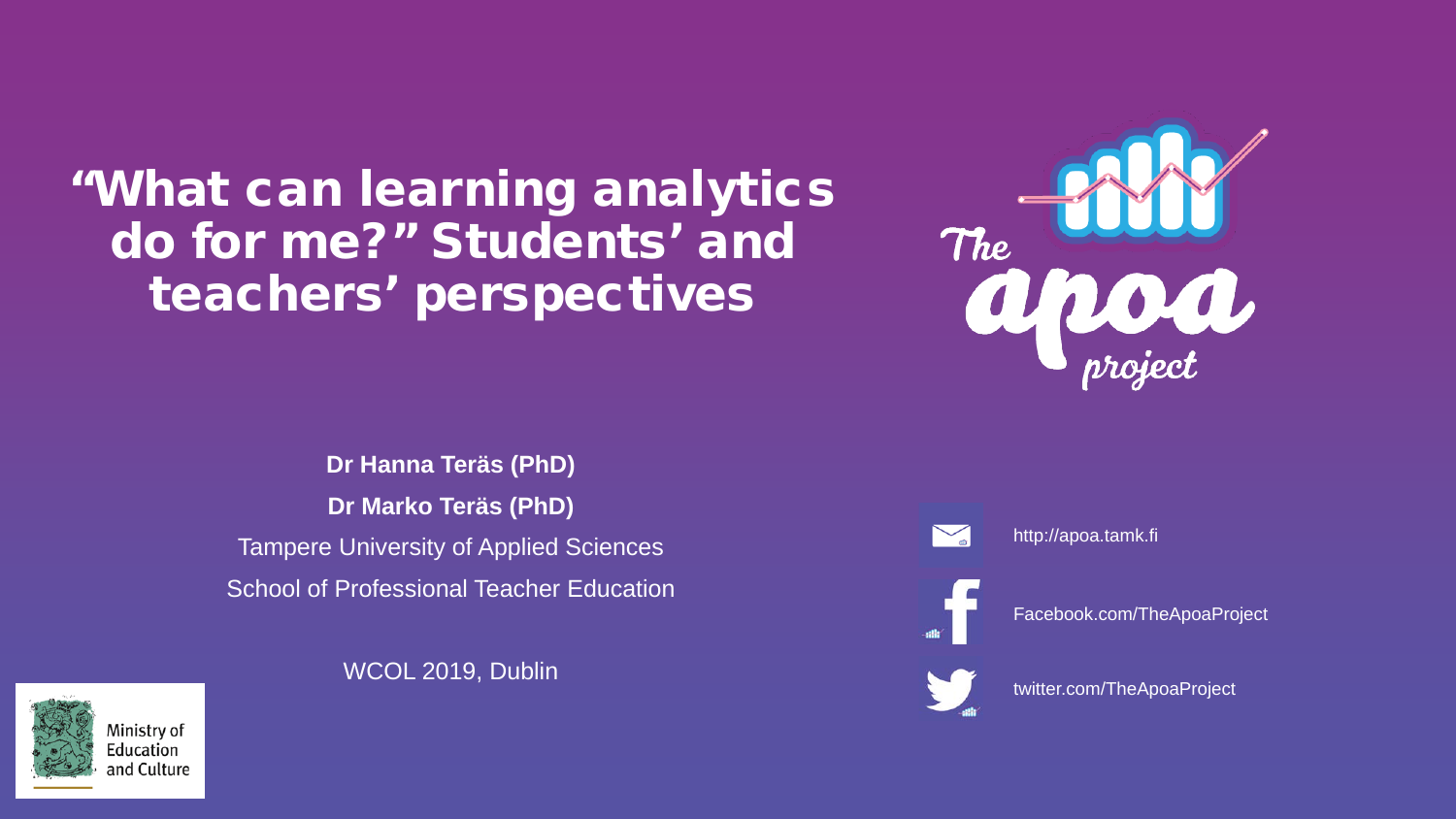#### Research aims

1

2

3

Find out how students and teachers describe factors that facilitate or inhibit their studying / teaching?

Connect student / teacher needs with appropriate learning analytics solutions

Design and implement pedagogical interventions where LA solutions are used for the outlined purposes and evaluate their effectiveness

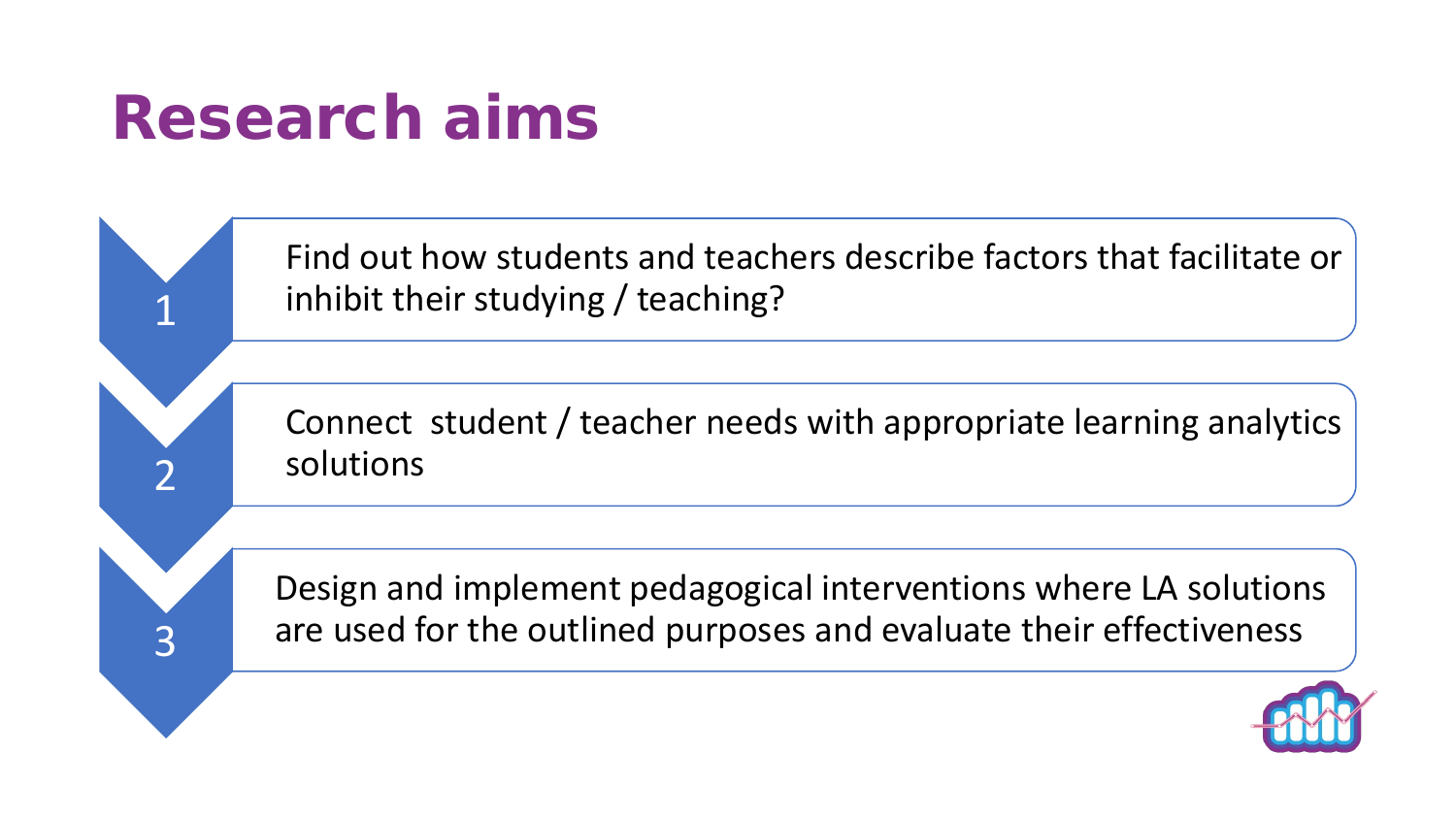#### Focus group interviews / workshops

#### **Student workshops**

- 1. Drawing a "learning curve": when did you feel you were learning, when did you encounter problems ?
- 2. Reflective discussion
- 3. Brainstorming solutions
- 4. Privacy and learning

#### **Teacher workshops**

- 1. Drawing a "teaching curve": when are you aware of how your students are learning, when not?
- 2. Reflective discussion
- 3. "Learning analytics wishing well" (What data would you need to have better understanding of your students' needs of guidance and support at different points of the course?)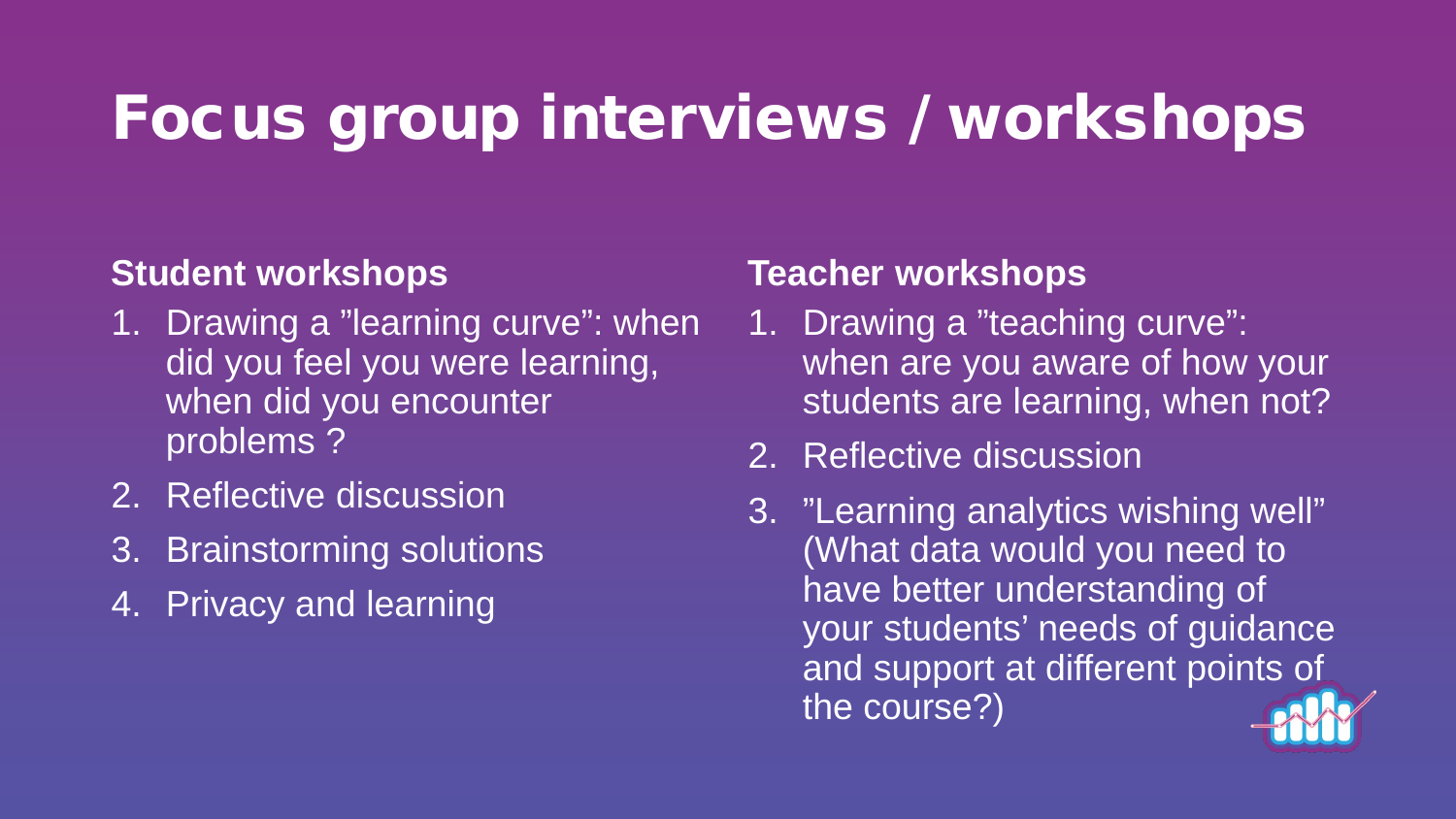### Student workshop participants

#### **147** Students

**7** Universities

**9** Fields of study

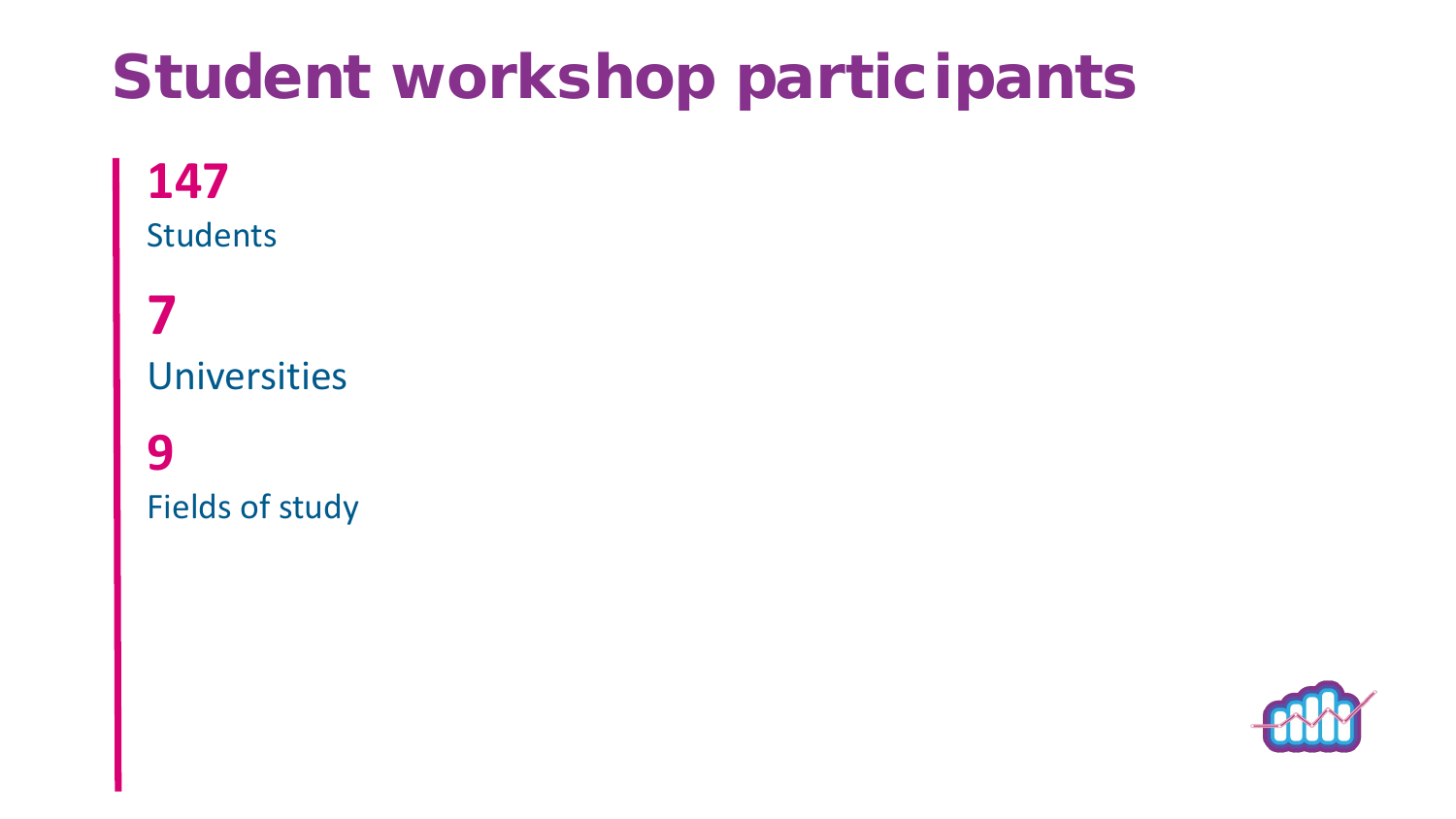### Staff workshop participants

**140** Staff members

**7** Universities

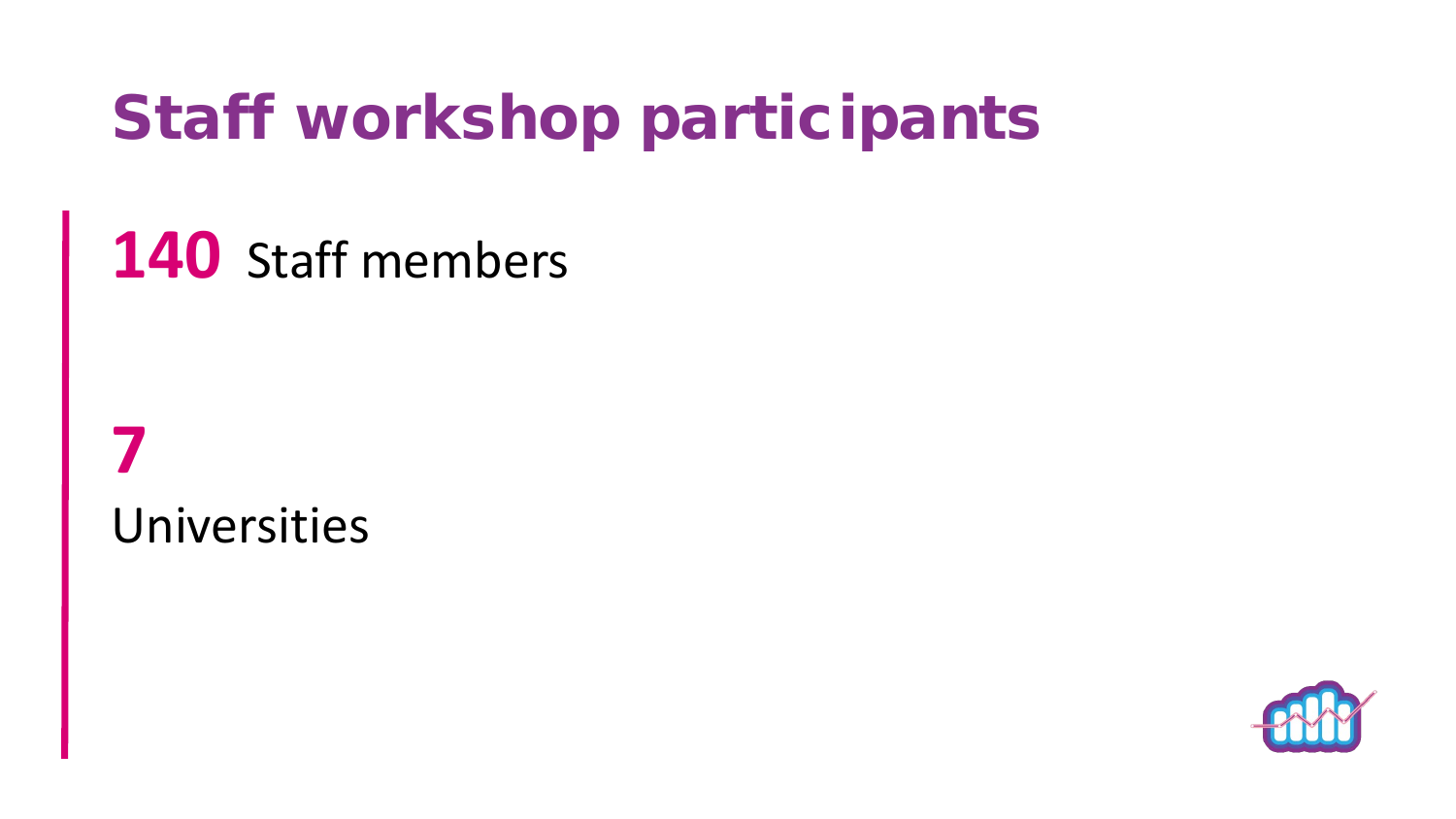# Student and teacher needs

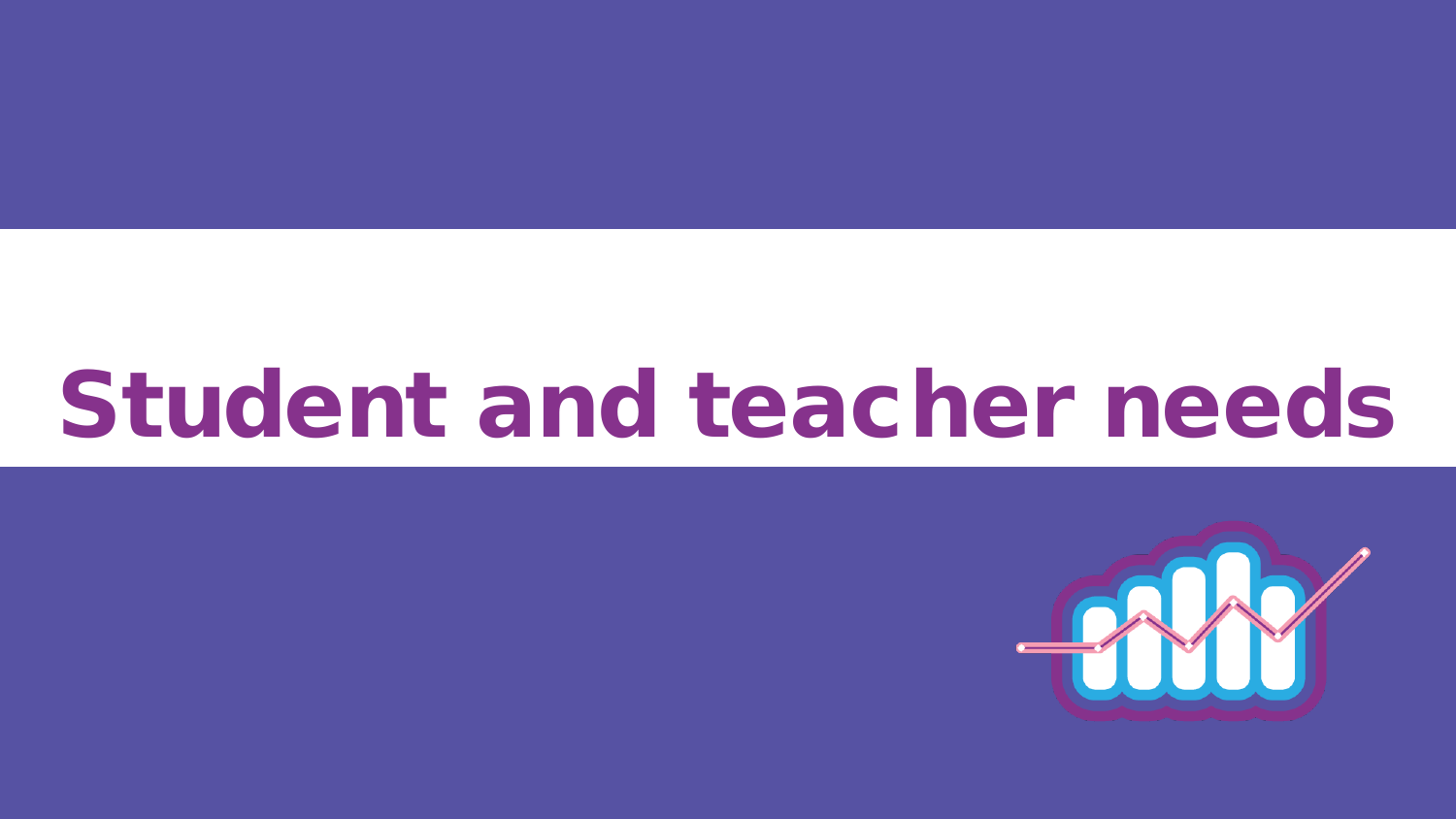## Factors that promote / inhibit learning

- Clarity of learning goals
- Learning tasks (relevance, challenge, instructions)
- Learning materials (relevance, access, usability)
- Interaction with peers and teaching staff
- Sufficient and timely feedback
- Ability to monitor one's learning progress
- Usability and pedagogical accessibility of learning environments and learning tools
- Access to support
- Time management and study skills

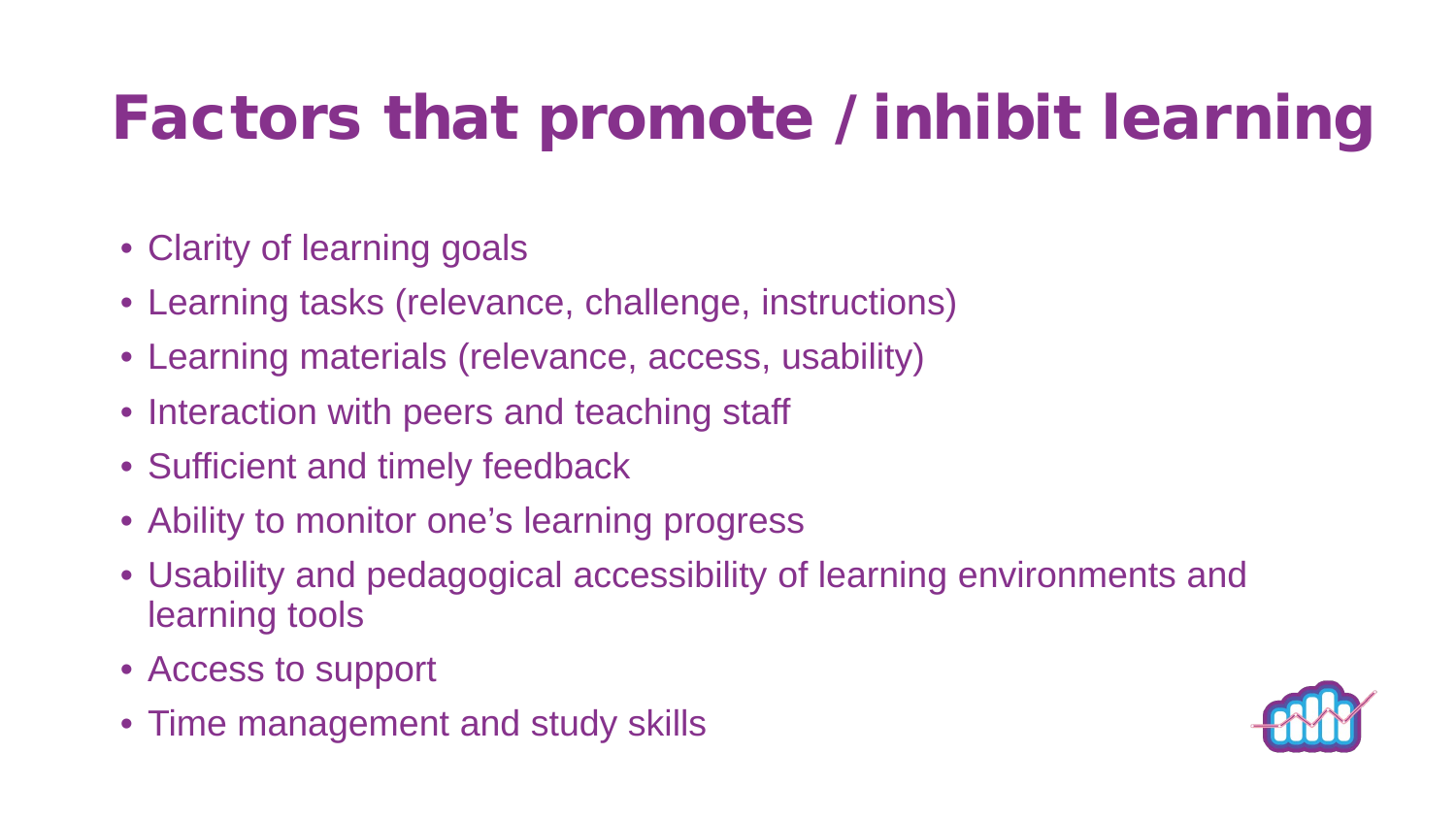### Teachers' LA needs

- Knowing one's students
- Learning design
- Monitoring, supporting and visualization of study progress
- Supporting collaboration
- Feedback from students already during the course
- Assessing learning progress
- Developing learning materials

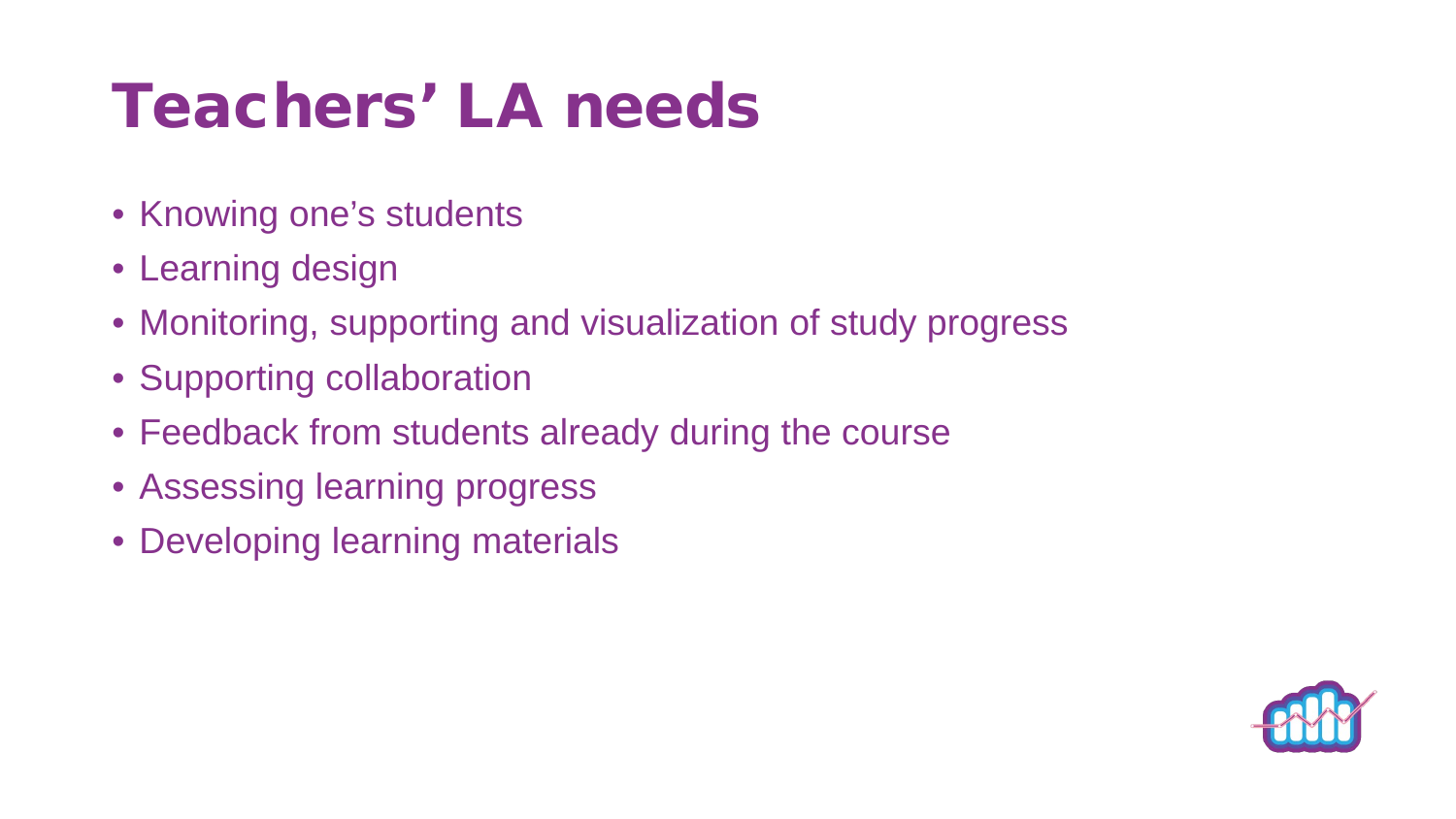### Main conclusions

- Students and teachers needs align
- Student needs were often related to issues of pedagogical quality and educational design
- When implementing learning analytics, teachers' pedagogical competences and support for pedagogical development should be equally invested in
- LA and pedagogical design must proceed in parallel with each other
- Data collection points should be connected to pedagogically meaningful steps and learning actions
- **Don't get distracted by fancy state-of-the-art technologies and gadgets, get the pedagogical foundation right first!**